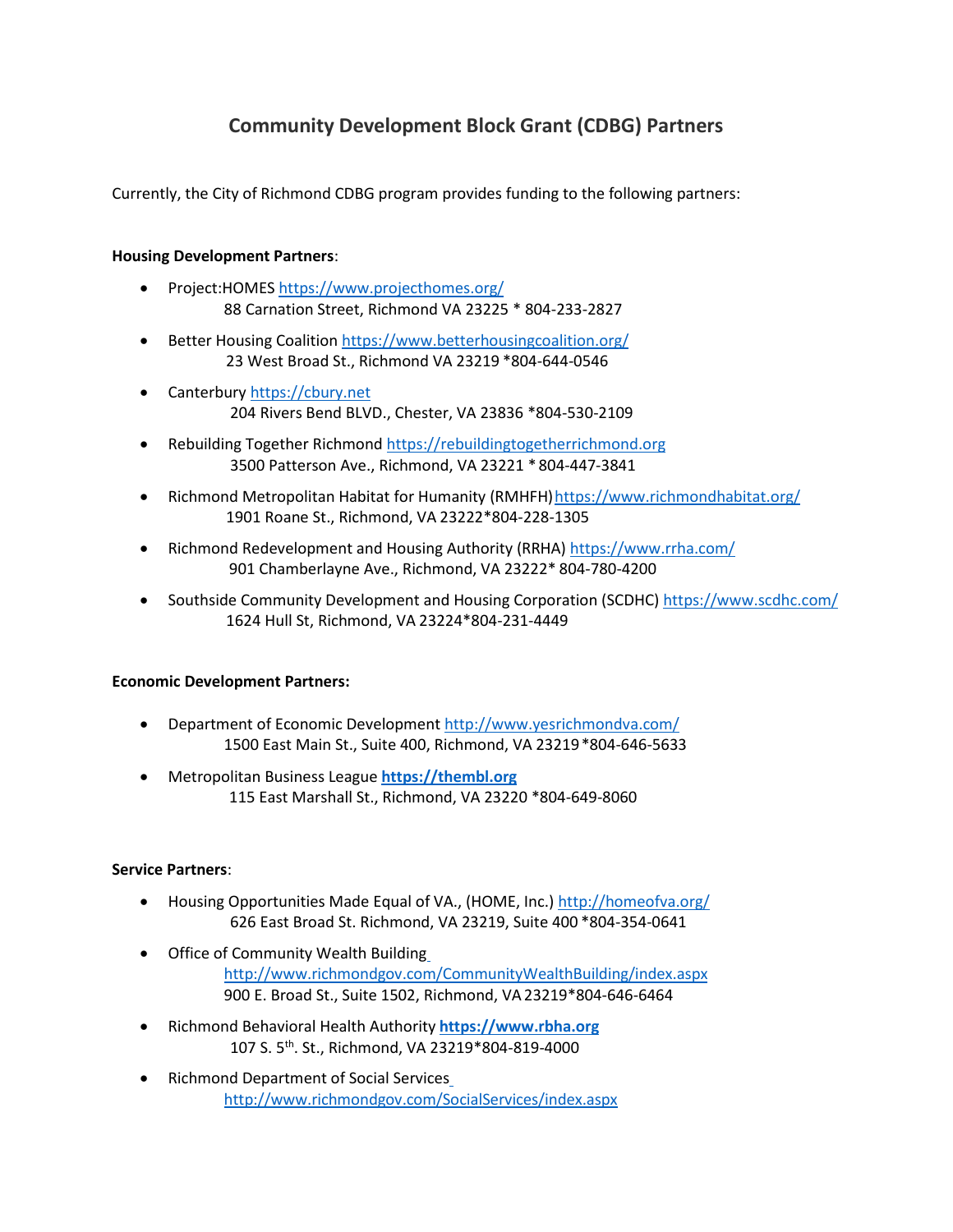900 E. Marshall St., Richmond, VA 23219 \*call 311 or 4100 Hull St., Richmond, VA 23224 \*call 311

- Southside Community Development and Housing Corporation (SCDHC[\)https://www.scdhc.com/](https://www.scdhc.com/) 1624 Hull St, Richmond, VA 23224\*804-231-4449
- Trinity Family Life Center [https://tflconline.org](https://tflconline.org/) 3601 Dill Rd. Richmond, VA 23222 \*804-321-6761
- Virginia Department of Health [https://www.vdh.virginia.gov](https://www.vdh.virginia.gov/) 601 S. Belvidere St., Richmond, VA 23220 \*804-782-1986

### **Home Investment Partnership Program (HOME) Partners**

Currently, the City of Richmond HOME program provides funding to the following partners:

- Center Creek Homes [https://centercreekhomes.com](https://centercreekhomes.com/) 11 South 12<sup>th</sup> St. Suite 115, Richmond, VA 23219
- Better Housing Coalition <https://www.betterhousingcoalition.org/> 23 West Broad St., Richmond VA 23219 \*804-644-0546
- Housing Opportunities Made Equal of VA., (HOME, Inc.) <http://homeofva.org/> 626 East Broad St. Richmond, VA 23219, Suite 400 \*804-354-0641
- Project: HOMES <https://www.projecthomes.org/> 88 Carnation Street, Richmond VA 23225 \* 804-233-2827
- Richmond Metropolitan Habitat for Humanity (RMHFH) https://www.richmondhabitat.org/ 1901 Roane St., Richmond, VA 23222\*804-228-1305
- Richmond Redevelopment and Housing Authority (RRHA) <https://www.rrha.com/> 901 Chamberlayne Ave., Richmond, VA 23222\* 804-780-4200
- Southside Community Development and Housing Corporation (SCDHC) https://www.scdhc.com/ 1624 Hull St, Richmond, VA 23224\*804-231-4449